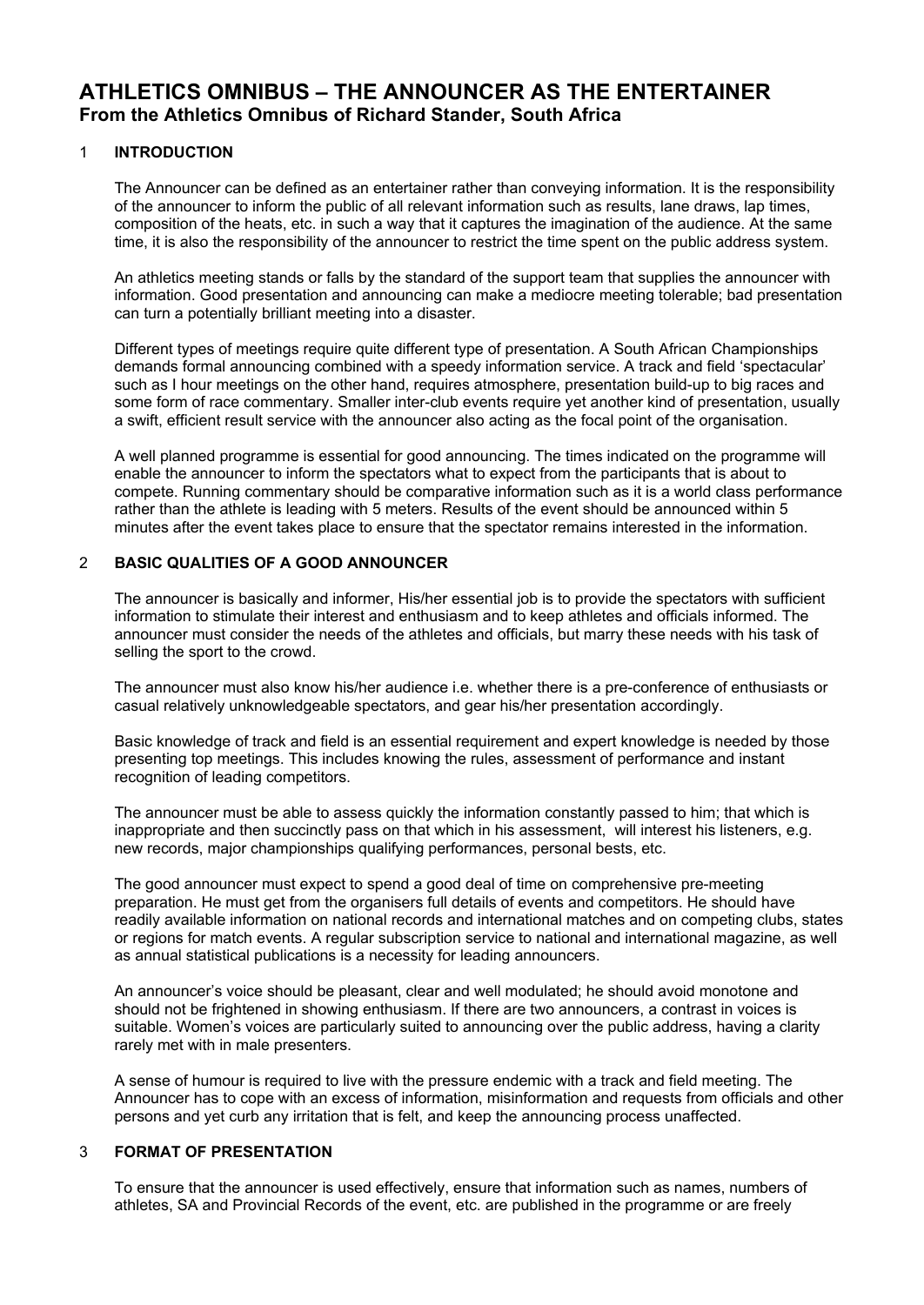available on notice boards. That will allow the announcer to entertain the spectator with comparative information.

#### 3.1 **PRE-EVENT PRESENTATION**

- Number, name, (preferably Christian name and surname) and club, region, state or country of athlete, together with, if appropriate, a brief piece of information about the athlete, e.g. Olympic Champion or Ethiopian record holder.
- Lane, jump or throw order together with qualifying conditions are informative of nature. Providing this information should no distract the attention from events in progress but rather used as "filler" information during period where no information is available.
- A pre-meeting conference with leading officials, including the Starter, would help in this regard.

#### 3.2 **DURING THE EVENT**

- During races provide lap times, the name of leader and a rundown of the leading runners. An indication of the race pace and whether a record is possible, adds to the atmosphere.
- In field event provide inter-round summaries and details of significant performances.
- Highlight star performers before they begin their preparation run, throw or jump.

# 3.3 **AFTER THE EVENT**

- Announce the winning time and performer within 60 seconds. Highlight significant performances such as records etc.
- Provide a full results service. Time available will dictate the depth of such service e.g. the  $1^{\text{st}}$  3 finishers or all the athletes in the competition.
- Give information on weather conditions and the effect it have on the performance e.g. a head wind slowed the sprinter down.
- Up to date team scores in match events at frequent intervals will add to the excitement of the crowd.

#### 3.4 **CEREMONY PRESENTATION**

Try to combine such presentations with the results and to have the slickest possible ceremony. The Promoter should plan such presentations into their programmes and provide the Announcer with such the medal ceremony schedule.

#### 4 **GENERAL ADVICE**

- Be consistent in the format of announcements
- Try at all times to avoid speaking when an athlete is jumping or throwing. If necessary interrupt an announcement to allow a jump or throw to take place
- Once a race is under Starter's order, be completely silent
- When the audience is mainly casual and un-knowledgeable, give general information on rules, scoreboard format etc.
- Let the event speak for itself. Silence is often golden in track and field presentation. It is a good practice for announcers to attend meetings as pure spectators to appreciate exactly how much information an audience can assimilate.

# 5 **A FEW DON'TS**

- Don't overburden the spectators with statistics
- Don't give television type commentaries during races
- Don't pre-judge events
- Don't tell the crowd what they have witnessed i.e. "Browski goes clear at 2,10m"
- Don't talk over crowd applause
- Don't make too many organizational announcements
- Don't keep saying "hello" and "ladies and gentlemen"
- Don't be afraid of silence
- Don't sound cross or agitated
- Don't be negative